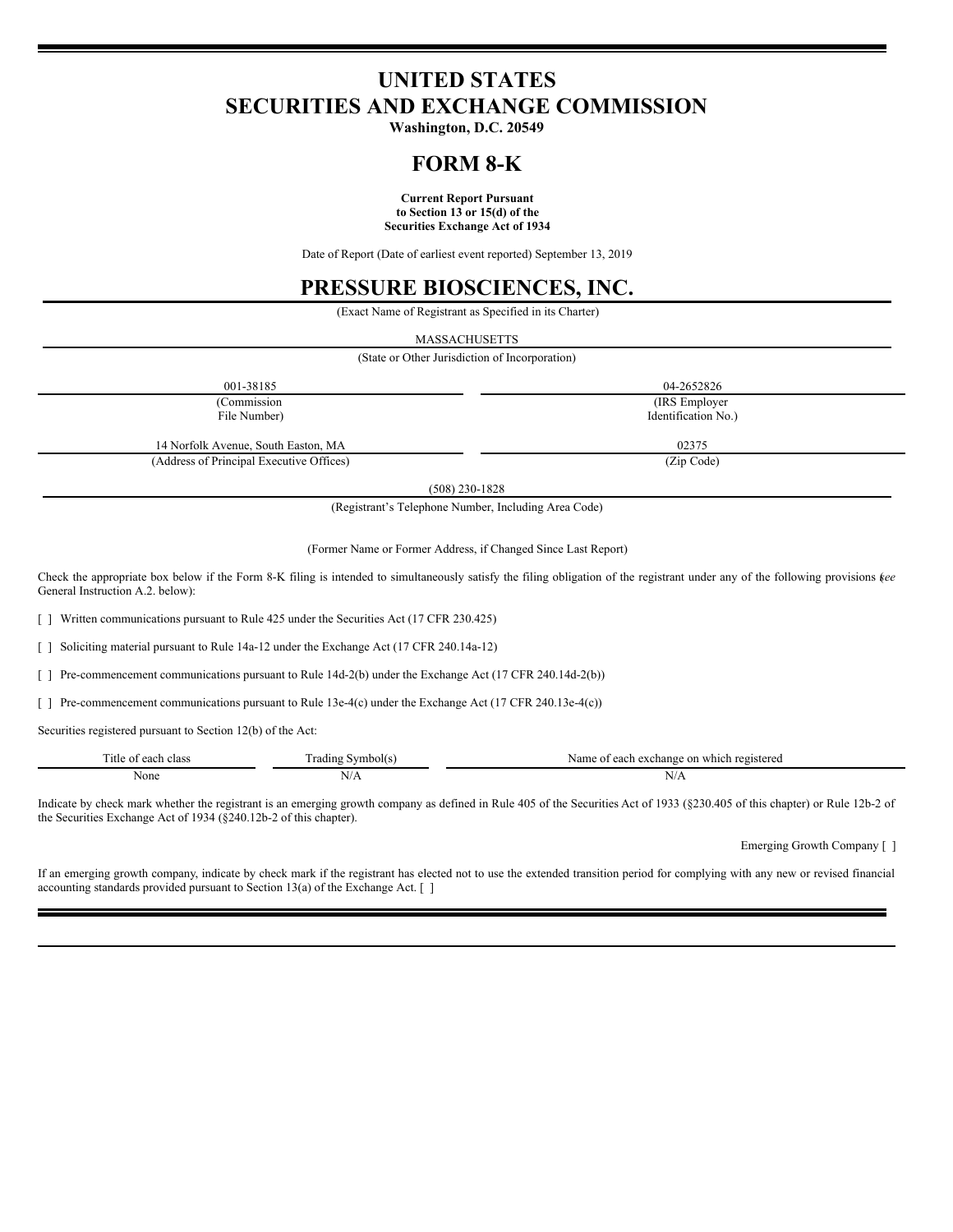## Item 5.02 Departure of Directors or Certain Officers; Election of Directors; Appointment of Certain Officers; Compensatory Arrangements of Certain Officers.

On September 13, 2019, Mr. Daniel J. Shea accepted the position of Chief Financial Officer ("CFO") of Pressure BioSciences, Inc. (the "Company").

Mr. Shea, age 54, has over 30 years of experience in leading and advising financial organizations to the Company. Since January 2017, he has operated Woodcliff Advisors LLC, a CPA advisory firm providing counsel to boards, CFOs and senior management. Through Woodcliff, Mr. Shea personally filled CFO roles at public and private companies in the financial services and technology industries. From 1998 to 2016, he was a Senior Vice President at Affiliated Managers Group, Inc., a publicly traded asset management holding company with a long record of growth through acquisition. His core experience is in acquisitions, SEC reporting, internal controls and the capital markets. Previously, he advised financial services firms at PricewaterhouseCoopers where his clients included asset managers, banks, private equity firms, mutual funds and leasing companies. Mr. Shea is a certified public accountant and earned his B.S. in Finance and Accounting from Boston College.

## **Family Relationships**

There are no family relationships between Mr. Shea and any other executive officer or member of the board of directors of the Company.

#### **Related Party Transactions**

There are no related party transactions with regard to Mr. Shea reportable under Item 404(a) of Regulation S-K.

## **Material Plans, Contracts, or Arrangements**

In connection with Mr. Shea's appointment as the Company's CFO, Mr. Shea will be paid a bi-weekly salary of \$5,400. Upon his appointment, Mr. Shea also received 52,550 non-qualified stock options and executed an Indemnification Agreement with the Company.

## **Item 8.01 Other Events.**

On September 17, 2019, the Company issued a press release announcing the appointment of Mr. Shea.

A copy of the press release is attached hereto as Exhibit 99.1 and is incorporated herein by reference.

**Item 9.01 Financial Statements and Exhibits.**

## **(d) Exhibits.**

| Exhibit No. | Description                                                           |
|-------------|-----------------------------------------------------------------------|
| 99.1        | Press Release of Pressure BioSciences, Inc. dated September 17, 2019. |
|             |                                                                       |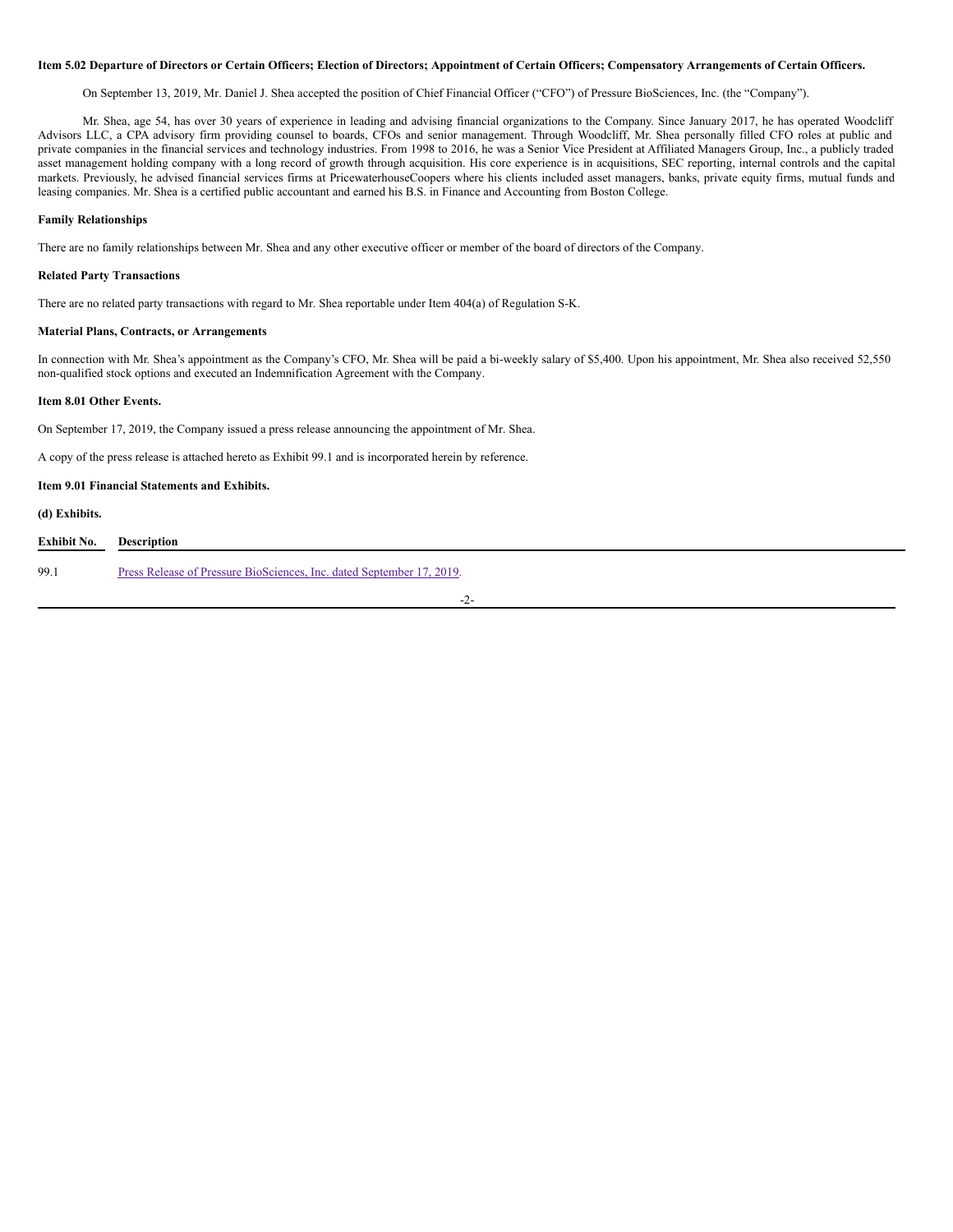## **SIGNATURES**

Pursuant to the requirements of the Securities Exchange Act of 1934, the Registrant has duly caused this Report to be signed on its behalf by the undersigned, thereunto duly authorized.

## Dated: September 20, 2019 **PRESSURE BIOSCIENCES, INC.**

By: */s/ Richard T. Schumacher*

Richard T. Schumacher, President and Chief Executive Officer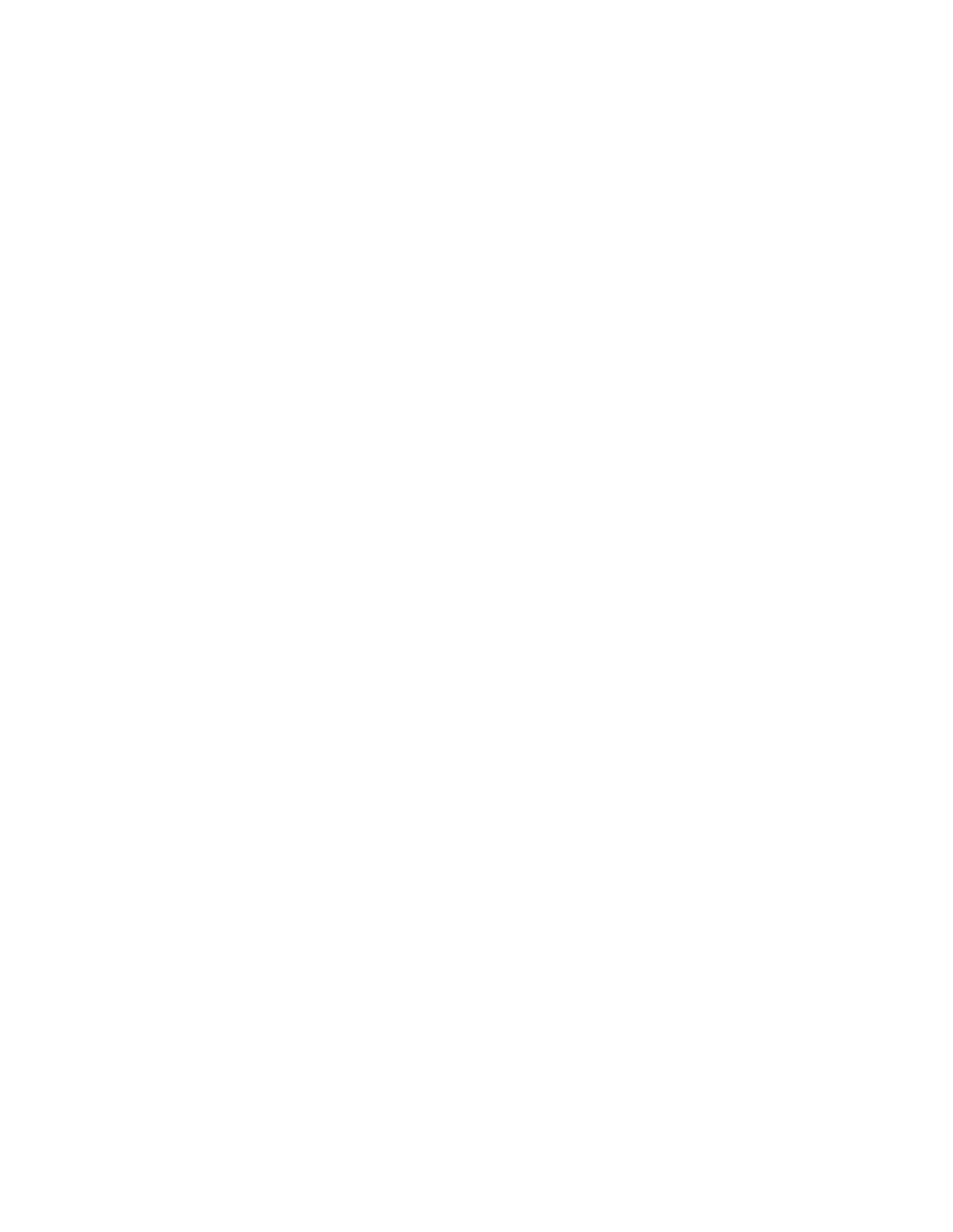#### **Pressure BioSciences Prepares for Growth, Adding Daniel J. Shea as Chief Financial Officer**

#### Shea's 30-Year Diverse Experience in Acquisitions, Capital Markets, SEC Reporting, and Leading Financial Organizations Bolsters PBI's Strong Senior **Management Team**

South Easton, MA, Sept. 17, 2019 (GLOBE NEWSWIRE) — via NEWMEDIAWIRE — Pressure BioSciences, Inc. (OTCQB: PBIO) ("PBI" or the "Company"), a leader in the development and sale of broadly enabling, pressure-based instruments, consumables, and platform technology solutions to the worldwide life sciences industry, today announced that Mr. Daniel J. Shea has joined the Company as Sr. Vice President and Chief Financial Officer ("CFO") effective Friday, September 13, 2019. In this key leadership position, Mr. Shea will be responsible for directing and overseeing all aspects of the Finance and Administration functions of the Company, including financial reporting and analysis; compliance with GAAP and applicable laws and rules for financial and tax reporting; forecasting and budgeting; primary liaison with the Company's independent accounting firm; and leadership in the development of short and long-term financial objectives.

"It's an exciting time to join Pressure BioSciences," said Mr. Shea. "PBI's unique platform technologies, worldwide customer base, growing revenue stream, and strong management team position the Company well to capitalize on substantial growth opportunities across the globe. I stand ready to support the Company's commitment to highquality financial reporting and internal control as it navigates through these opportunities in the coming years. I look forward to using my background and skills to facilitate the Company's growth while we bring increased value to all shareholders."

Mr. Shea, age 54, has over 30 years of experience in leading and advising financial organizations. Since January 2017, he has operated Woodcliff Advisors LLC, a CPA advisory firm providing counsel to boards, CFOs and senior management. Through Woodcliff, Mr. Shea personally filled CFO roles at public and private companies in the financial services and technology industries. From 1998 to 2016, he was a Senior Vice President at Affiliated Managers Group, Inc., a publicly traded asset management holding company with a long record of growth through acquisition. His core experience is in acquisitions, SEC reporting, internal controls, and the capital markets. Previously, he advised financial services firms at PricewaterhouseCoopers where his clients included asset managers, banks, private equity firms, mutual funds and leasing companies. Mr. Shea is a certified public accountant and earned his B.S. in Finance and Accounting from Boston College.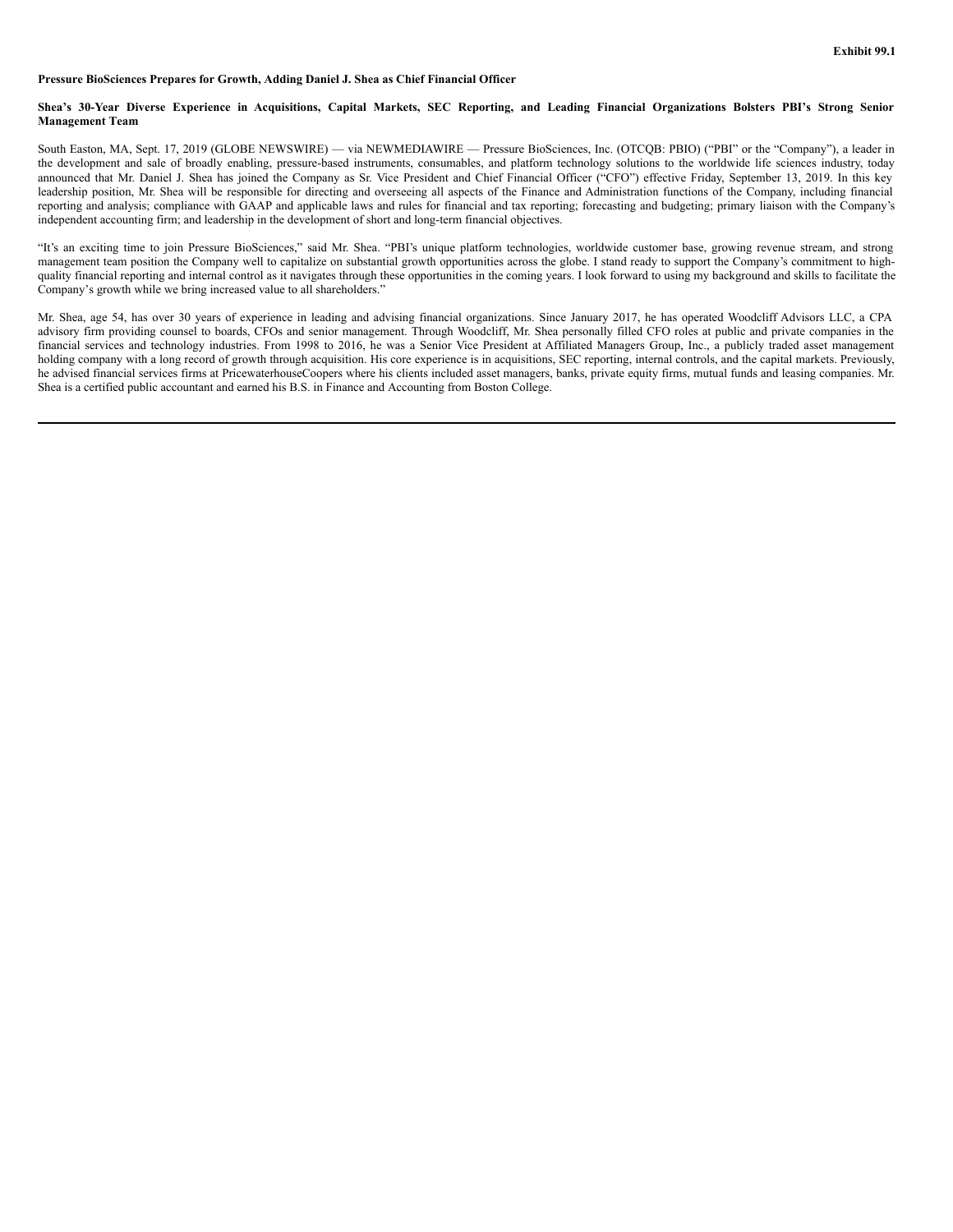<span id="page-5-0"></span>Mr. Richard T. Schumacher, President and CEO of PBI, added: "We are pleased to have someone with Dan's experience and capabilities join PBI at such an important time in our corporate evolution. We believe all three of our patented technology business platforms have the potential for rapid growth over the next 12-18 months. To that end, we have given guidance that we believe total revenue in 2020 will be more than double total revenue of 2019. Such rapid growth will require reliable and supportive financial systems to be securely in place to facilitate smooth and timely financial reporting. It will also require a close and continued relationship with the capital markets. We are fortunate to have a seasoned financial professional like Dan join us at this most important time, to lead this financial transformation."

Mr. Schumacher continued: "I will be transferring many responsibilities to Dan that have been on my plate as interim CFO. This welcomed transition will allow me to focus time on multiple opportunities that we believe offer great potential for commercial growth and increased financial security for PBI, including strategic partnerships, collaborations, acquisitions, and customer adoption/revenue acceleration programs. This is a very exciting time for stakeholders in PBI."

## **About Pressure BioSciences, Inc.**

Pressure BioSciences, Inc. (OTCQB: PBIO) is a leader in the development and sale of innovative, broadly enabling, pressure-based solutions for the worldwide life sciences industry. Our products are based on the unique properties of both constant (i.e., static) and alternating (i.e., pressure cycling technology, or PCT) hydrostatic pressure. PCT is a patented enabling technology platform that uses alternating cycles of hydrostatic pressure between ambient and ultra-high levels to safely and reproducibly control biomolecular interactions (e.g., cell lysis, biomolecule extraction). Our primary focus is in the development of PCT-based products for biomarker and target discovery, drug design and development, biotherapeutics characterization and quality control, soil & plant biology, forensics, and counter-bioterror applications. Additionally, major new market opportunities have emerged in the use of our pressure-based technologies in the following areas: (1) the use of our recently acquired, patented technology from BaroFold, Inc. (the "BaroFold" technology) to allow entry into the bio-pharma contract services sector, and (2) the use of our recently-patented, scalable, high-efficiency, pressure-based Ultra Shear Technology ("UST") platform to (i) create stable nanoemulsions of otherwise immiscible fluids (e.g., CBD Oil and water) and to (ii) prepare higher quality, homogenized, extended shelf-life or room temperature stable low-acid liquid foods that cannot be effectively preserved using existing non-thermal technologies.